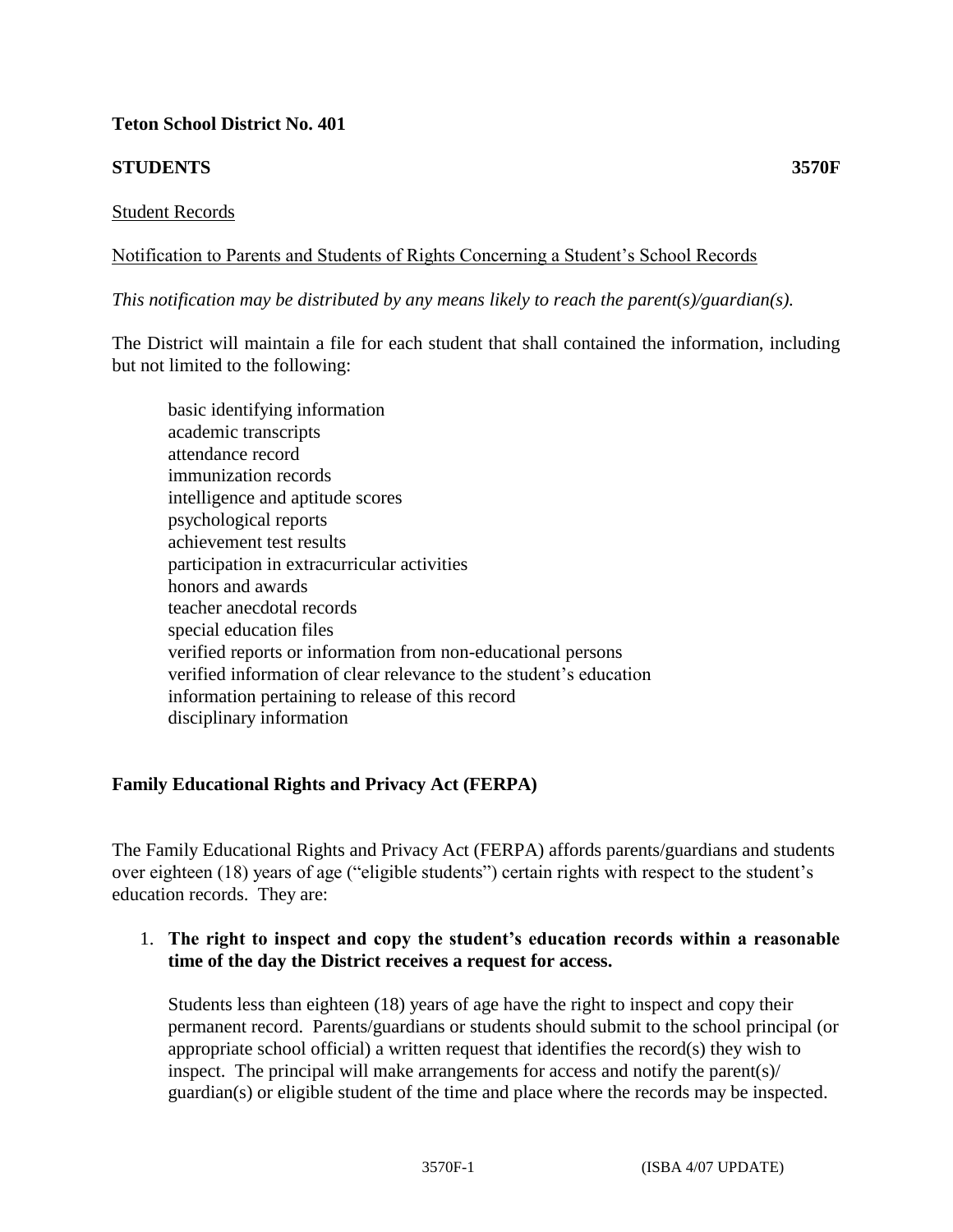The District charges a nominal fee for copying, but no one will be denied their right to copies of their records for inability to pay this cost.

The rights contained in this section are denied to any person against whom an order of protection has been entered concerning a student.

When the student reaches eighteen (18) years of age, or is attending an institution of post secondary education, all rights and privileges accorded to the parent become exclusively those of the student.

# 2. **The right to request the amendment of the student's education records that the parent(s)/guardian(s) or eligible student believes are inaccurate, misleading, irrelevant, or improper.**

Parents/guardians or eligible students may ask the District to amend a record that they believe is inaccurate, misleading, irrelevant, or improper. They should write the school principal or records custodian, clearly identifying the part of the record they want changed, and specify the reason.

If the District decides not to amend the record as requested by the parent(s)/guardian(s) or eligible student, the District will notify the parent(s)/guardian(s) or eligible student of the decision and advise him or her of their right to a hearing regarding the request for amendment. Additional information regarding the hearing procedures will be provided to the parent(s)/guardian(s) or eligible student when notified of the right to a hearing.

## 3. **The right to permit disclosure of personally identifiable information contained in the student's education records, except to the extent that FERPA or state law authorizes disclosure without consent.**

Disclosure is permitted without consent to school officials with legitimate educational or administrative interests. A school official is a person employed by the District as an administrator, supervisor, instructor, or support staff member (including health or medical staff and law enforcement unit personnel); a person serving on the Board; a person or company with whom the District has contracted to perform a special task (such as an attorney, auditor, medical consultant, or therapist); or a parent(s)/guardian(s) or student serving on an official committee, such as a disciplinary or grievance committee, or assisting another school official in performing his or her tasks.

A school official has a legitimate educational interest if the official needs to review an education record in order to fulfill his or her professional responsibility.

Upon request, the District discloses education records without consent to officials of another school district in which a student has enrolled or intends to enroll, as well as to any person as specifically required by state or federal law. Before information is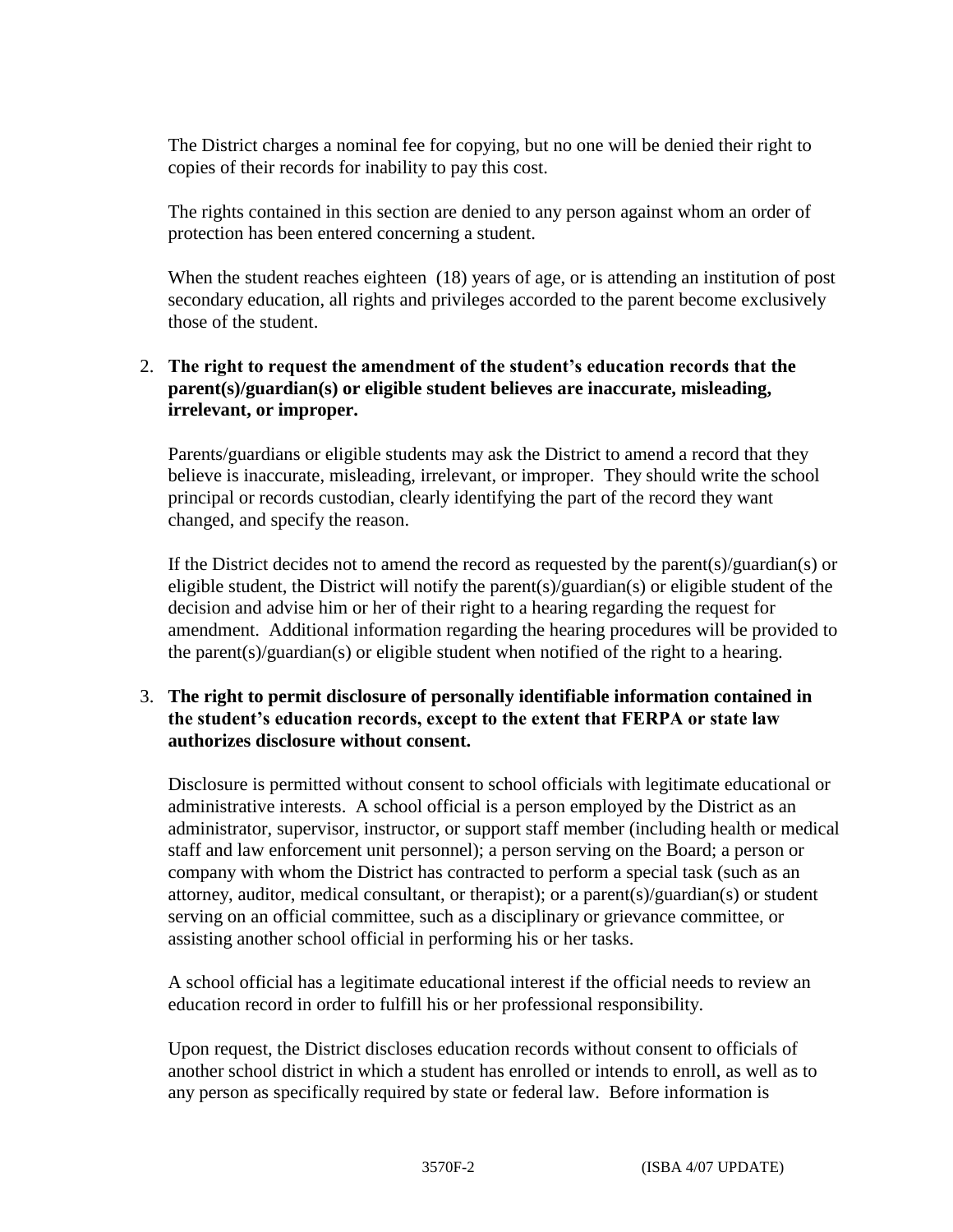released to individuals described in this paragraph, the parent(s)/guardian(s) will receive written notice of the nature and substance of the information and an opportunity to inspect, copy, and challenge such records. The right to challenge school student records does not apply to: (1) academic grades of their child, and (2) references to expulsions or out-of-school suspensions, if the challenge is made at the time the student's school student records are forwarded to another school to which the student is transferring.

Disclosure is also permitted without consent to: any person for research, statistical reporting or planning, provided that no student or parent(s)/guardian(s) can be identified; any person named in a court order; and appropriate persons if the knowledge of such information is necessary to protect the health or safety of the student or other persons.

4. **The right to a copy of any school student record proposed to be destroyed or deleted.**

# 5. **The right to prohibit the release of directory information concerning the parent's/guardian's child.**

Throughout the school year, the District may release directory information regarding students, limited to:

 name address gender grade level birth date and place parents'/guardians' names and addresses academic awards, degrees, and honors information in relation to school-sponsored activities, organizations, and athletics major field of study period of attendance in school

*Any parent(s)/guardian(s) or eligible student may prohibit the release of any or all of the above information by delivering a written objection to the building principal within thirty (30) days of the date of this notice. No directory information will be released within this time period, unless the parent(s)/guardian(s) or eligible student are specifically informed otherwise.* 

## 6. **The right to request that that information not be released to military recruiters and/or institutions of higher education.**

Pursuant to federal law, the District is required to release the names, addresses, and telephone numbers of all high school students to military recruiters and institutions of higher education upon request.

Parent(s)/guardian(s) or eligible students may request that the District not release this information, and the District will comply with the request.